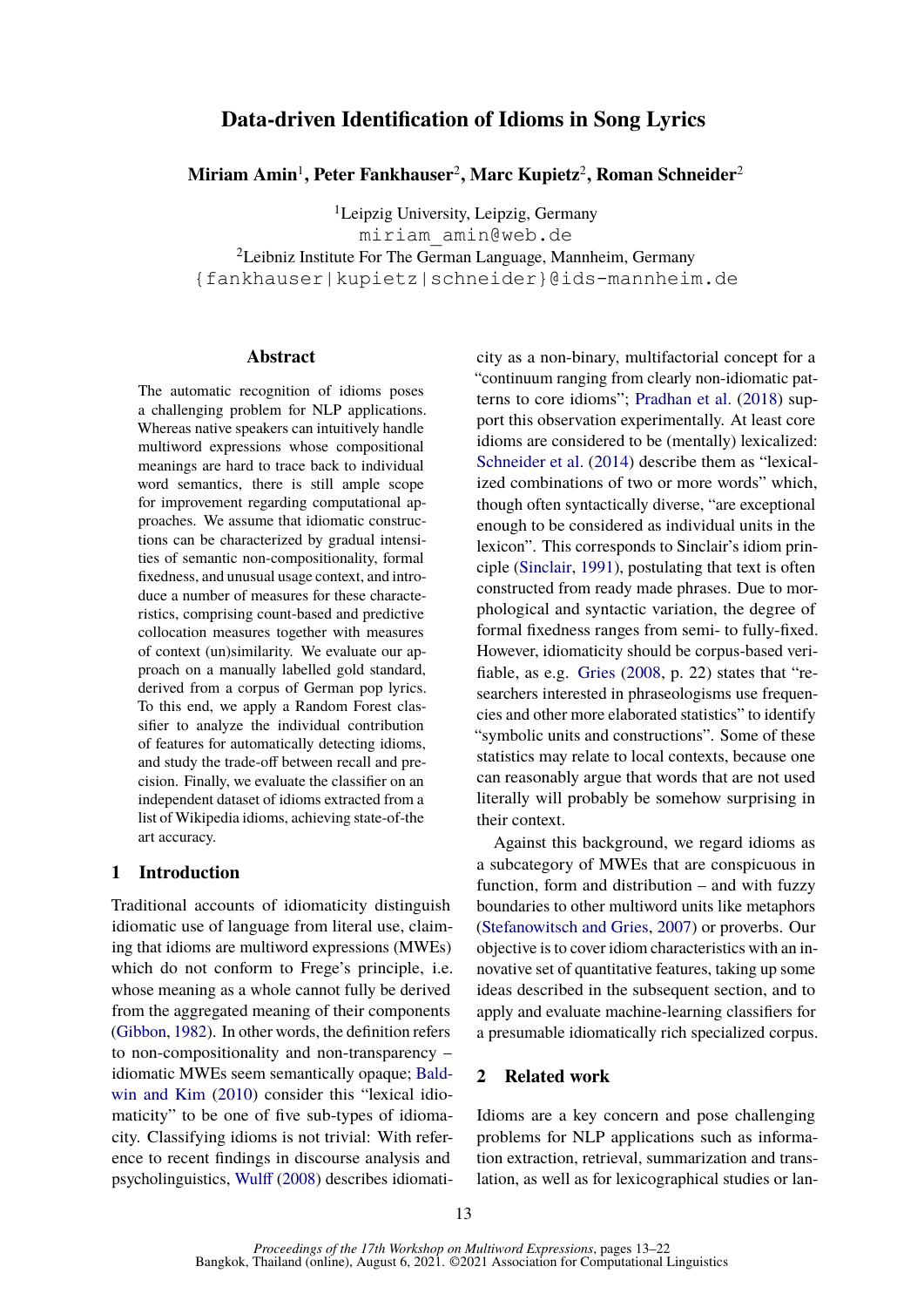guage learning; see [Constant et al.](#page-8-3) [\(2017\)](#page-8-3). [Sag et al.](#page-9-5) [\(2002\)](#page-9-5) refer to them as "a pain in the neck for NLP"; consequently their machine-supported recognition constitutes an ideal testbed for a variety of methodical approaches and is the subject of shared tasks; see, e.g., [Markantonatou et al.](#page-8-4) [\(2020\)](#page-8-4).

[Fazly and Stevenson](#page-8-5) [\(2006\)](#page-8-5) propose measures that quantify the degree of lexical and syntactic fixedness. [Verma and Vuppuluri](#page-9-6) [\(2015\)](#page-9-6) rely on lexical features in order to identify MWEs whose meanings differ from their components' meanings. [Sporleder and Li](#page-9-7) [\(2009\)](#page-9-7) include the collocational contexts of idiomatic MWEs into their computation; they model semantic relatedness with the help of lexical chains and cohesion graphs, and, based on this, compare supervised with unsupervised approaches for token-based idiom classification. [Katz](#page-8-6) [and Giesbrecht](#page-8-6) [\(2006\)](#page-8-6) use latent semantic analysis in order to verify whether context word vectorsimilarity between idiomatic MWEs and its constituents helps with the calculation. [Muzny and](#page-9-8) [Zettlemoyer](#page-9-8) [\(2013\)](#page-9-8) achieve a precision level of 65% for the distinction between idiomatic and literal wiktionary phrases, using lexical and graph-based features in order to quantify the assumption that literal phrases are more likely to have closely related words in their definition clause than idiomatic phrases. [Salton et al.](#page-9-9) [\(2016\)](#page-9-9) investigate whether Sentential Distributed Semantics of idiomatic verbnoun (VN) combinations show significant differences from non-idiomatic usage, and therefore train Sent2Vec models for sentence-level contexts. Using the same dataset, [Peng et al.](#page-9-10) [\(2018\)](#page-9-10) compute local context differences between word vector matrices on the basis of Frobenius norm. [Senaldi et al.](#page-9-11) [\(2019\)](#page-9-11) train vector-based models on a gold standard of VN constructions that has been annotated regarding idiomaticity on a 1-7 Likert scale. [Hashempour](#page-8-7) [and Villavicencio](#page-8-7) [\(2020\)](#page-8-7) use contextualized word embeddings in order to distinguish between literal and idiomatic senses of MWEs that are treated as individual tokens in training and testing, producing average F1-scores of more than 70%.

We take up the idea of evaluating different context representations, expand corresponding measures with syntagmatic and other statistical features, and analyze how they complement each other to characterize idioms. Furthermore, we broaden the scope by extending the dataset beyond VN combinations, including all kinds of MWEs without morphosyntactic restrictions.

#### **3 Dataset and features**

The aim of this study is to evaluate quantitative features of MWEs with regard to their suitability of detecting idiomatic MWEs in a given text corpus. Contemporary pop song lyrics – a yet sparsely examined register – seem intrinsically promising for two reasons: Firstly, lyrics combine qualities of spoken and written language [\(Werner,](#page-9-12) [2012\)](#page-9-12) with wordplay creativity [\(Kreyer,](#page-8-8) [2012\)](#page-8-8) and can thus be expected to constitute a valuable source of both well-known and innovative idiomatic constructions. Secondly, on account of their formal structure, catchy and often idiomatic phrases tend to be repeated in choruses, so that there should be good prospects for empirical evidence. We use the freely available Corpus of German Song Lyrics [\(Schneider,](#page-9-13) [2020\)](#page-9-13), covering a period of five decades and a broad range of artists, in order to ensure that our findings can be reproduced and compared by future studies. The general approach should also be applicable to languages other than German.

Although the corpus comes with XML-coded multi-layer annotations, we mainly work on the raw data and do not rely on linguistic preprocessing like parsing or lemmatization. To avoid reference to lexica or pre-defined syntactic template lists (like V-NP constructions), we include any ngram, spanning a minimum of two word tokens and a maximum of six word tokens within sentence boundaries. This yields a dataset of more than six million ngrams. From these we randomly select a sample of 10,000 ngrams.

This dataset is manually annotated by a native speaker in order to serve as a gold standard. To cope with the abovementioned fact that idiomatic status cannot always be described as either clearly idiomatic or clearly literal, we allow for three categories and mark idiom candidates as either literal, idiomatic, or partly idiomatic, where the latter comprises ngrams with both idiomatic and nonidiomatic content, which are excluded for our analysis, see Table [4](#page-5-0) in Section [4,](#page-3-0) for exact numbers.

As a starting point for our evaluation, each dataset entry is automatically annotated with a number of features. We distinguish between three main groups of features to characterize idioms, for a detailed break down see Table [5.](#page-6-0)

Syntagmatic features (SY) measure collocation strength between all word pairs within an idiom candidate. Context features (CO) measure semantic similarity between the words within an idiom can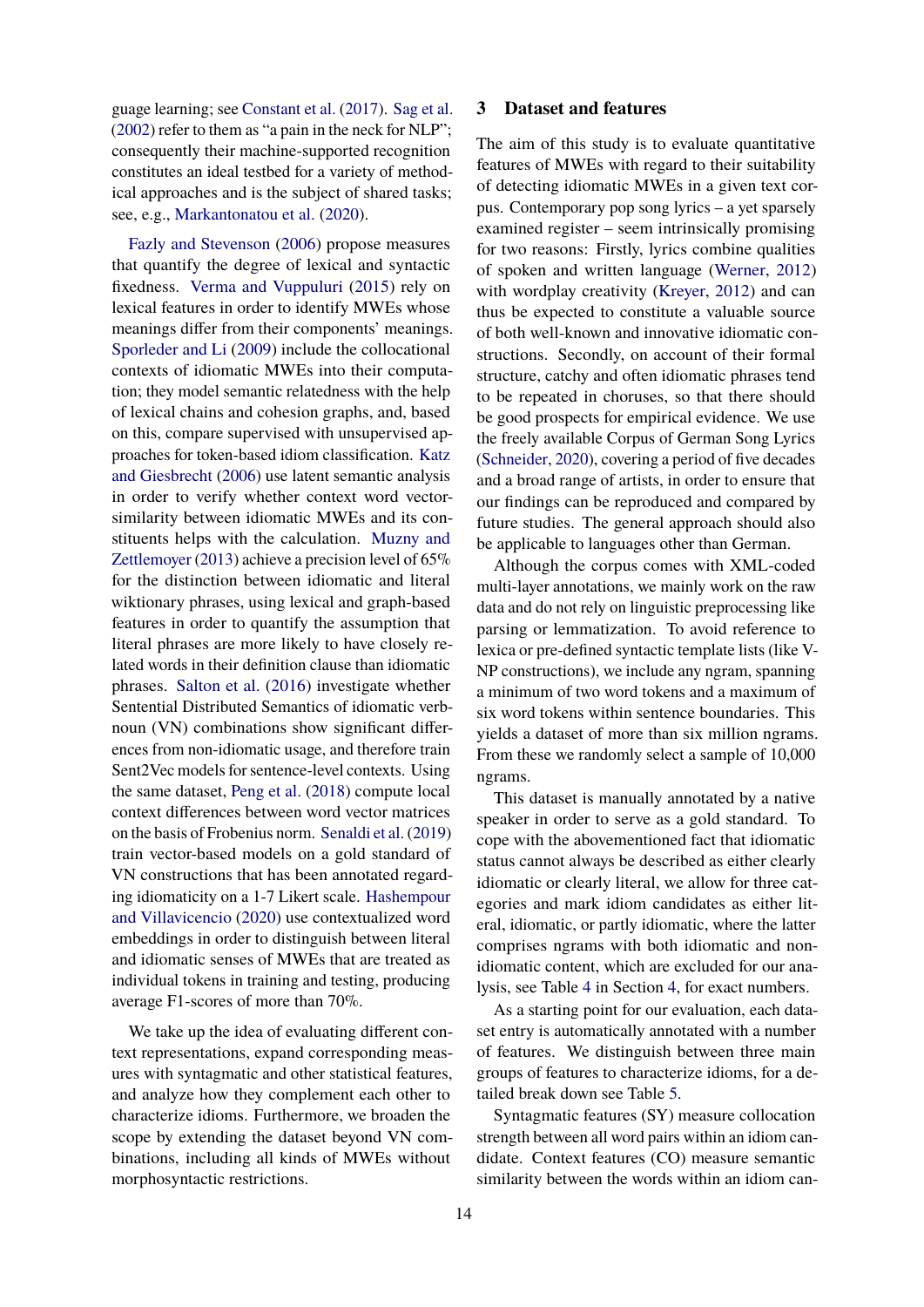didate and the words in its left/right context. Finally, other features (O) represent a variety of counts to assess the amount of evidence available, such as number of words in an idiom candidate.

SY\_C1 and SY\_C2 comprise a number of countbased collocation measures between a word and its neighbours within a window of  $+/- 5<sup>1</sup>$  $+/- 5<sup>1</sup>$  $+/- 5<sup>1</sup>$  [\(Evert,](#page-8-9) [2008\)](#page-8-9). SY C1 are based on the counts in DeReKo [\(Kupi](#page-8-10)[etz et al.,](#page-8-10) [2010\)](#page-8-10), whereas SY\_C2 are based on the counts in the pop lyrics corpus. These count-based measures all aim at identifying MWEs that occur more often than randomly expected. We expect that idioms, like other MWEs, are characterized by high SY<sub>C</sub>.

SY W comprises a number of predictive collocation measures. These are all calculated by aggregating the output activations in a three layer neural network using the structured skipgram variant [\(Ling](#page-8-11) [et al.,](#page-8-11) [2015\)](#page-8-11) of word2vec [\(Mikolov et al.,](#page-9-14) [2013\)](#page-9-14), again with a window size of  $+/- 5<sup>2</sup>$  $+/- 5<sup>2</sup>$  $+/- 5<sup>2</sup>$ . As shown by [Levy and Goldberg](#page-8-12) [\(2014\)](#page-8-12), these output activations approximate the shifted pointwise mutual informa-tion<sup>[3](#page-2-2)</sup>. These predictive measures generalize from actually used collocations by means of dimensionality reduction in the hidden layer and thus can also predict unseen but meaningful collocations. However, due to generalization they are typically biased towards the dominant, usually literal usage. Thus, we expect that idioms, unlike other MWEs, are characterized by low SY\_W.

Tables [1](#page-2-3) and [2](#page-2-4) exemplify the interplay between count-based and predictive collocations. Among the top 10 count-based collocates of 'Kuh' (cow), there are 6 collocates (in bold) stemming from idiomatic use, for example, 'die Kuh vom Eis kriegen' literally for 'getting the cow from the ice' meaning 'working out a situation'. In contrast, the predictive collocates all pertain to the literal meaning of cow as a domestic animal; e.g., 'Eis' does not occur among the top 400 predictive collocates.

The count-based and predictive collocates of 'Versuch' ('attempt'), on the other hand, show no such difference. Both refer to the literal meaning

<span id="page-2-3"></span>

| K <sub>11</sub> h | German                 | English            |
|-------------------|------------------------|--------------------|
| Count             | Kalles heilige         | Kalle's holy silly |
|                   | blöde Blinde           | blind colorful     |
|                   | <b>Bunte lila Ros-</b> | purple Rosemary    |
|                   | marie dumme            | stupid Yvonne      |
|                   | Yvonne Eis             | ice                |
| Pred              | ausgebüxte ge-         | escaped            |
|                   | schlachtete ent-       | slaughtered run-   |
|                   | laufene geklon-        | away cloned preg-  |
|                   | te trächtige ge-       | nant slaughtered   |
|                   | schlachteten           | grazing decaying   |
|                   | weidende ver-          | Kalle's dead       |
|                   | wesende Kalles         |                    |
|                   |                        |                    |
|                   | tote                   |                    |

Table 1: Count-based and predictive collocates for Kuh (cow)

<span id="page-2-4"></span>

| Versuch | German            | English           |
|---------|-------------------|-------------------|
| Count   | unternommen       | made failed in    |
|         | gescheitert Beim  | second failed     |
|         | zweiten geschei-  | worth third star- |
|         | terten wert drit- | ted make failed   |
|         | ten gestartet     |                   |
|         | unternehmen       |                   |
|         | scheiterte        |                   |
| Pred    | untauglicher      | unsuitable futile |
|         | vergeblicher      | failed made con-  |
|         | missglückter      | vulsive failed    |
|         | unternommene      | failed desper-    |
|         | krampfhaften      | ate unsuitable    |
|         | fehlgeschlagener  | desperate         |
|         | $(\ldots)$        |                   |

Table 2: Count-based and predictive collocates for Versuch (attempt)

of 'Versuch'. However, also here we can observe a bias of the predictive collocates towards 'failed attempts'.

SY\_R comprises non-parametric variants for some collocation measures by means of their ranks to account for the different scales of SY\_C1 and SY\_W. This includes SY\_C1\_R, SY\_W\_R1, SY\_W\_R2, and the rank difference SY\_R\_D.

As depicted in Equation [1,](#page-3-1) for all syntagmatic collocation measures *col*, we take the average over all pairs of words  $w_i, w_j$  in an idiom candidate of size  $|w|$ . Null-values, occurring when there exists no pair with measures from DeReKo, are transformed

<span id="page-2-0"></span><sup>1</sup>All measures with *autofocus* (AF) select those neighbours in the window which maximize the measure.

<span id="page-2-1"></span><sup>2</sup>DeReKoVecs [\(Fankhauser and Kupietz,](#page-8-13) [2019,](#page-8-13) [http://corpora.ids-mannheim.de/](http://corpora.ids-mannheim.de/openlab/derekovecs)<br>openlab/derekovecs. accessed 2021-04-23)) [openlab/derekovecs](http://corpora.ids-mannheim.de/openlab/derekovecs), accessed has been trained on DeReKo.

<span id="page-2-2"></span><sup>&</sup>lt;sup>3</sup>SPMI(w, w<sub>i</sub>) =  $log(\frac{p(w,w_i)}{p(w)p(w_i)}) - log(k)$ , with k the number of negative samples used during training, and  $p(w)$ ,  $p(w_i)$ ,  $p(w, w_i)$  the individual and joint relative frequencies of a word  $w$  and its neighbour  $w_i$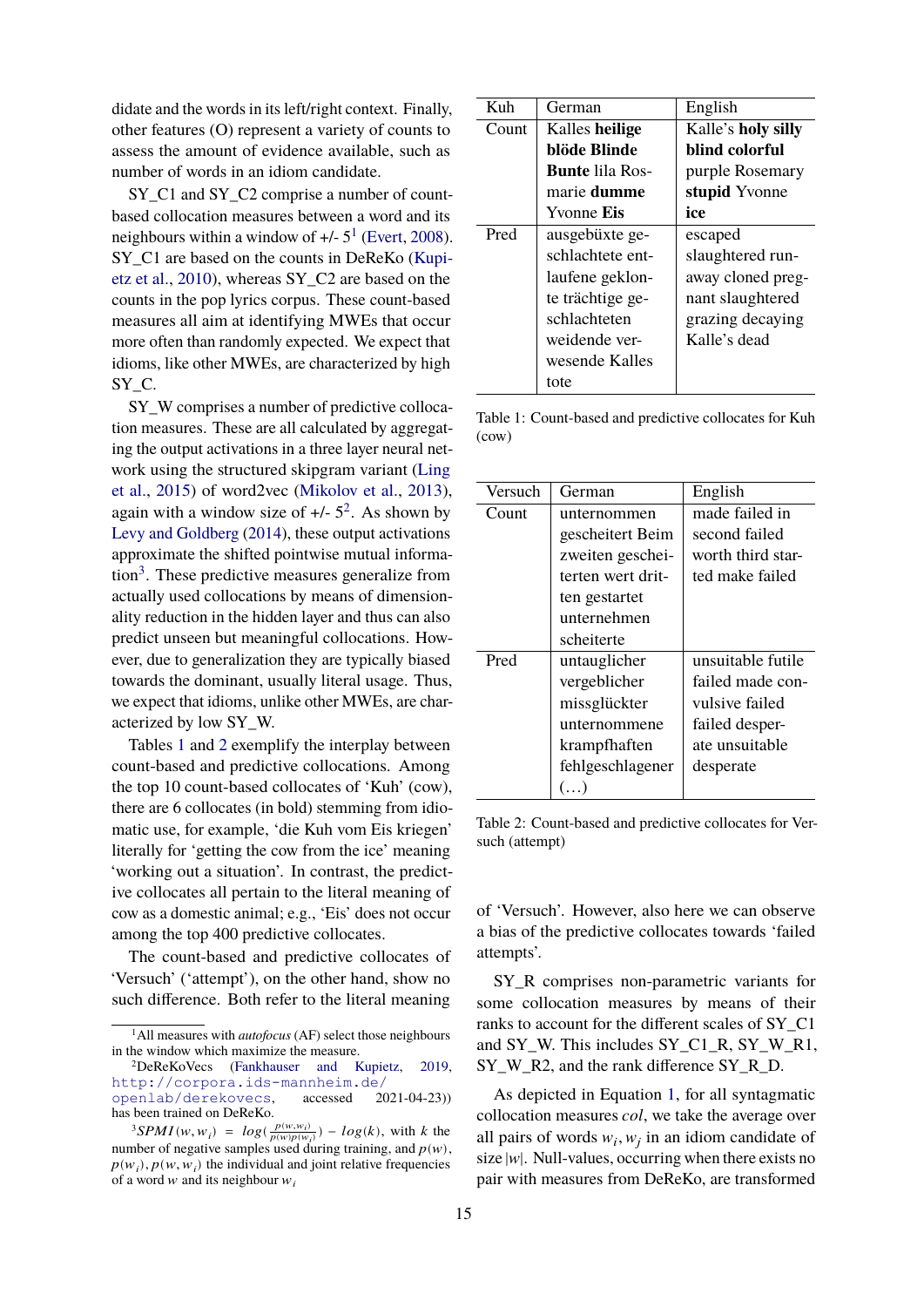<span id="page-3-3"></span>

Figure 1: Local context of ngrams

to min (or max) values appropriate for each feature.

<span id="page-3-1"></span>
$$
\sum_{i \neq j} col(w_i, w_j) / |w|(|w| - 1)
$$
 (1)

The context features CO\_VEC and CO\_VEC\_LEX aim at identifying idioms based on the heuristics that they occur within unusual thematic contexts. Idiomatic ngrams such as 'Perlen vor die Säue werfen' ('cast pearls before swine') are often found in local contexts that are thematically rather untypical for non-idiomatic uses of the individual ngram words. The expression can be expected in a theatre review or a political speech, but rather not in texts explicitly dealing with jewellery or livestock. To this end, CO\_VEC uses cosine similarity between word vectors, which identifies paradigmatically related words occurring in similar usage contexts, comprising (near) synonyms, but also hyponyms, meronyms, etc.

Continuing with the above example, among the most similar words for 'Perle' are words like 'Kostbarkeit' ('preciousness'), 'Schatztruhe' ('treasure chest'), 'Liebeserklärung' ('declaration of love') or 'Brosche' ('brooch'). Close to 'Säue', we find 'Rindvieh' ('cattle'), 'Schafe' ('sheep'), 'Köter' ('pooch'), 'Hufe' ('hooves') or 'Schlachtbank' ('slaughterhouse'). Assuming that these words appear less likely in the local contexts of our example idiom than in the typical contexts of its constituents, low value for CO\_VEC may indicate idiomatic use.

More specifically, CO\_VEC is calculated as the mean cosine similarity between all pairs of words  $w_i$  in the idiom candidate of size |w| and words  $c_j$  in the left/right context of size  $|c|$  (in the present case we include five context words to the left and right<sup>[4](#page-3-2)</sup>; see Figure [1](#page-3-3) and Equation [2\)](#page-3-4). CO\_VEC\_LEX is calculated like CO\_VEC, but only takes lexical words into account, i.e. nouns, verbs, adverbs and adjectives. If the idiom candidate appears at several places within the corpus, an average is calculated.

<span id="page-3-4"></span>
$$
\sum_{i,j} sim(w_i, c_j) / |w||c| \tag{2}
$$

The last group O comprises O\_GRAM, the num-ber of words in an idiom candidate, O\_NSTOPW<sup>[5](#page-3-5)</sup>, the number of non stopwords, and O\_DEREKO, the number of words for which a word embedding is available.

In summary, the syntagmatic features (SY) analyze idiom candidates for frequent (SY\_C), but unusual (SY\_W) collocations along the syntagmatic axis to assess their phraseness and non transparency. The context features (CO) analyze their surrounding context for unsimilar words along the paradigmatic axis as a complementary measure of non transparency. Both feature sets utilize the observation that word embeddings are typically biased towards the dominant/transparent meaning.

## <span id="page-3-0"></span>**4 Methods and results**

To evaluate our feature set we have trained a Ran-dom Forest classifier <sup>[6](#page-3-6)</sup>. Unless stated explicitly otherwise, all results have been obtained using 5-fold cross validation. To avoid overlap between training and test sets, we have removed all duplicates after lower-casing and stopword removal, leaving a dataset with 542 idioms and 8697 non-idioms.

Because this dataset is highly unbalanced, we have systematically varied the Random Forest's cutoff hyperparameter (default 0.5). As shown in Figure [2,](#page-4-0) a cutoff of 0.3 achieves the best F1- Score of 61.9%, balancing recall and precision around 62%. The best balanced accuracy of 83% is achieved at a much smaller cutoff of about 0.05. This may be a more appropriate cutoff for explorative idiom detection, where sensitivity (recall) is more important than precision.

To assess the contribution of the individual feature sets, we compare classification performance between using all features, each feature set individually, and subsets of features obtained by excluding individual feature sets.

Table [3](#page-4-1) summarizes the results  $^7$  $^7$ : All individual feature sets except O contribute to classification performance. The biggest contribution comes from the collocation features based on DeReKo counts (SY\_C1), followed by the collocation features based on the (much smaller) pop lyrics corpus (SY\_C2) and the predictive collocation features SY\_W.

<span id="page-3-2"></span><sup>4</sup>Similar measures, applied to context words within sentence boundaries, has been used in [Köper and Schulte im](#page-8-14) [Walde](#page-8-14) [\(2017\)](#page-8-14) or [Kurfalı and Östling](#page-8-15) [\(2020\)](#page-8-15) for the detection of non-literal meaning.

<span id="page-3-5"></span><sup>5</sup>SY\_C1 and S\_W features are calculated on the idiom candidate after stopword removal.

<span id="page-3-6"></span><sup>6</sup>Support Vector Machines yield similar accuracies and scores.

<span id="page-3-7"></span><sup>7</sup>Standard deviation of Balanced Accuracy, measured over 10 5 x cross validations with different seeds is around 0.5 for all feature combinations.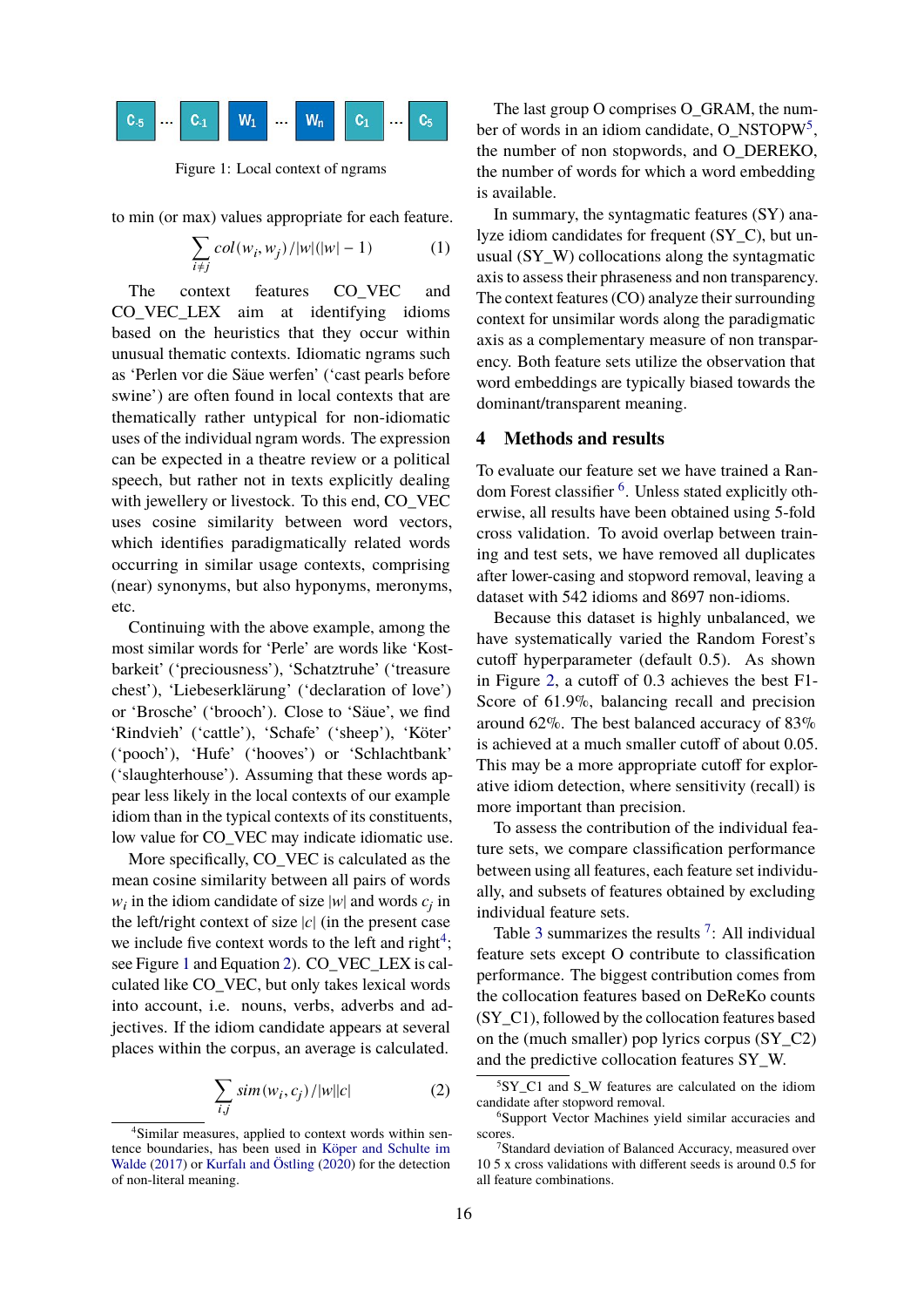<span id="page-4-0"></span>

Figure 2: Trade-off curves for Random Forest cut-off

<span id="page-4-1"></span>

| Feature set   | Preci- | Re-  | $F1-$ | Bal. |
|---------------|--------|------|-------|------|
|               | sion   | call | Score | Acc. |
| All features  | 62.7   | 59.9 | 61.3  | 78.9 |
| SY C1         | 44.2   | 38.7 | 41.2  | 67.8 |
| SY C2         | 32.9   | 30.6 | 31.7  | 63.4 |
| SY W          | 39.2   | 24.9 | 30.3  | 61.3 |
| SY R          | 31.2   | 28.0 | 29.5  | 62.1 |
| CO            | 11.8   | 7.4  | 9.1   | 52.0 |
| O             | 0.0    | 0.0  | 0.0   | 50.0 |
| $w/o$ SY_C1 R | 55.8   | 48.9 | 52.1  | 73.2 |
| w/o SY C2     | 60.3   | 53.3 | 56.5  | 75.6 |
| w/o SY W R    | 61.0   | 58.7 | 59.8  | 78.2 |
| w/o SY R      | 63.0   | 60.9 | 61.9  | 79.3 |
| $w/o$ CO      | 59.9   | 60.3 | 60.1  | 78.9 |
| $w/\sigma$ O  | 61.0   | 55.9 | 58.3  | 76.8 |

Table 3: Performance of different feature sets in a Random Forest with cutoff=0.3. SY\_C1: Count-based collocation measures based on DeReKo. SY\_C2: Countbased collocation measures based on pop lyric corpus. SY\_W: Predictive collocation measures. SY\_R: Rankbased collocation measures. SY\_C1\_R: SY\_C1+SY\_R, SY\_W\_R: SY\_W+SY\_R. CO: Context features. O: **Other** 

The bottom half of the table analyzes how much performance is lost when excluding a feature set. The relative order is largely consistent with the upper half. In particular, also from this perspective, count-based collocations SY\_C1 (including their rank variants) turn out to be most important, i.e., they lead to the largest loss in performance.

Interestingly, omitting the other features (O) also decreases performance, even though they do not contribute individually. This may be due to the fact that they do not model intrinsic characteristics of idioms, but just the number of word pairs available for estimating SY and CO feature sets, i.e., essentially the amount of evidence available. Thus they are only useful in combination with other feature sets.

For SY\_R the effect is the other way around. SY\_R has a remarkable F1-Score of 29.5% when taken alone, but the overall performance increases, when the classifier is trained on all feature sets but SY R. The lack of loss in performance may be due to the fact SY\_R is highly correlated with SY\_C1 and SY\_W by construction, and thus does not add information. The slight increase seems to be a random effect.

Table [4](#page-5-0) details the classification performance for the best feature set (w/o SY\_R). Interestingly enough, when inspecting the false positives, we find that our approach identifies full idioms overlooked by the manual dataset annotation, such as 'in meine Fußstapfen treten' ('follow in my footsteps') or 'hinter Gitterstäben' (lit. 'behind thick bars', meaning: 'in prison'). We also see partly idiomatic MWEs like 'süßes Gift' ('sweet poison'), as well as supposedly incomplete idioms like 'nur ein leeres [Versprechen?]' ('only an empty [promise?]'). The automatic classification even detects previously hidden teenage slang idioms such as 'Optik schieben' (lit'̇to push optics', approximately: 'to be under the influence of hallucinogenic drugs'). Besides, related phenomena like metaphors ('fahren in Richtung Gold', literal: 'drive towards gold') and allegories ('das ganze Leben ist ein Quiz', literal: 'all of life is a quiz') are labelled. Indeed, approximately 8% of the false positives show idiomatic or figurative use.

In order to better understand the interplay between features, Table [5](#page-6-0) analyzes the contributions of the individual features for the classification task. *MDA* gives the random forest's estimate of the mean decrease in accuracy per feature, *IGain*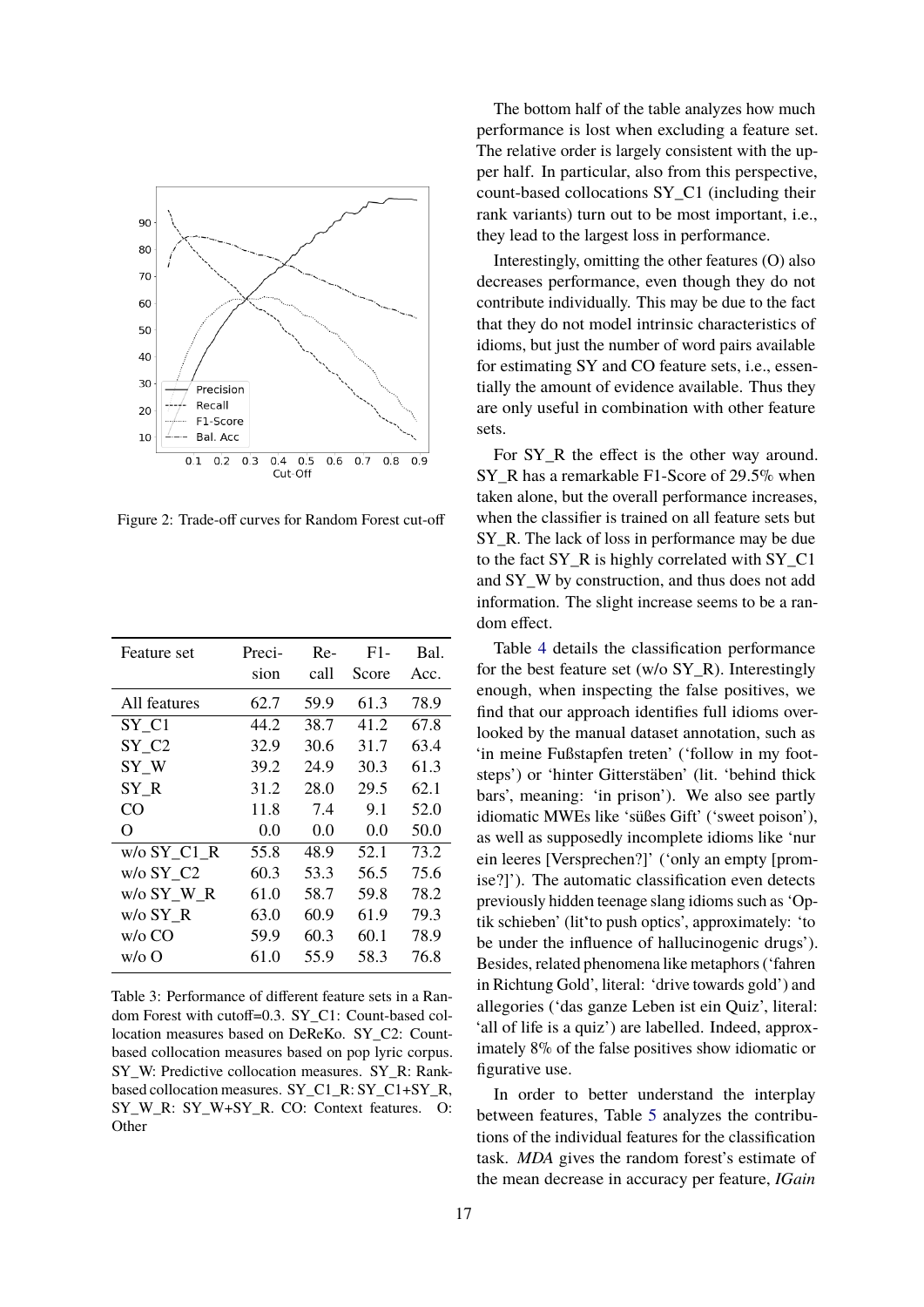<span id="page-5-0"></span>

Table 4: Confusion Matrix for prediction with the best feature set

the information gain (\*1000), *TTest* the degree of significance by a Welch two sample t-test for confidence levels 0.95 (\*), 0.99 (\*\*), and 0.999 (\*\*\*), and  $\Delta$  the sign of the difference between the mean of a feature for idioms vs. non-idioms.

The context features CO\_VEC and CO\_VEC\_LEX have the highest *MDA* followed by the other features O and the count-based collocation features estimated from the pop lyrics corpus SY\_C2. All collocation (and rank) features estimated from DeReKo are in a similar range. Note however, that *MDA* tends to be shared among correlated features.

*IGain* assesses the individual (univariate) contribution of the features for classification. The two estimates of the overall frequency of an idiom candidate O\_C2\_N and O\_C2\_SGT have the highest *IGain*, closely followed by the count-based collocation features SY\_C2 and SY\_C1. The predictive collocation features SY\_W and context features CO have slightly smaller *IGain*. This largely corroborates the results of the analysis of feature sets above.

With the exception of CO\_VEC and two of the predictive collocation features, the difference between the means of all features in idioms vs. nonidioms is highly significant.

To better understand the contribution of the individual features, it is helpful to look at the difference Δ between their means: Compared to all non-idioms, words within idioms have a lower cosine similarity CO\_VEC (but still higher CO VEC LEX) to their left and right neighbours, i.e., indeed they occur in unusual contexts. On the other hand, they have a higher count-based and predictive collocation strength among each other (SY\_C1, SY\_C2, SY\_W) with some exceptions (SY\_C1\_LL,SY\_W\_CON,SY\_W\_NSUMAF).

Consequently, they also have a smaller rank for these measures (SY\_C1\_R, SY\_W\_R1, SY W R2), although we would expect larger ranks.

However, non-idioms comprise random ngrams that do not occur more often than expected as well as frequent MWEs with high collocation strength. Thus it is instructive to constrain the comparsion as follows:  $\Delta'$  gives the sign of the difference between the mean for idioms and all those non-idioms with SY C1 LD larger than the mean of SY C1 LD of all non-idioms, i.e., only the non-idiomatic but still frequent MWEs. Incidentally, all these differences are highly significant (at least 0.99), with the exception of CO\_VEC. In this comparison, the context features CO and both, the count-based and predictive collocation features estimated from DeReKo (SY\_C1 and SY\_W, except SY\_C1\_MI,) are smaller, and accordingly the corresponding rank features are larger for idioms. In particular, the rank difference SY\_R\_D between count-based and predictive collocation is larger, i.e., co-occuring words in an idiom tend to be less represented by the predictive collocations which are biased towards the dominant meaning.

In summary, idioms, like non-idiomatic MWEs, are characterized by high collocation strength in comparison to randomly selected ngrams. However, in comparison with non-idiomatic but frequent MWEs, they are characterized by occurring in unusual contexts (low CO\_VEC), and by low predictive collocation strength SY\_W; or, put more bluntly, idiomatic MWEs occur frequently but are unusual.

To demonstrate the transferability of our approach, we have applied it to a dataset of German idioms extracted from German Wikipedia<sup>[8](#page-5-1)</sup>. After removing duplicates  $(72)$  with our gold standard  $9$ , and all idioms that consist of less than 2 words after stopword removal, this set comprises 760 idioms.

As training set for this out-of-domain scenario, we use a sample of 80% of non-idioms and all idioms of our base data set. The test set consists of the remaining 20% of the non-idioms and the Wikipedia idioms. We train the classifier on the feature ensemble  $SY\_C1 + SY\_W + SY\_R + O$  (without the feature O\_DEREKO). This is because the feature sets SY\_C2 and CO are calculated based on

<span id="page-5-1"></span><sup>8</sup>[https://de.wikipedia.org/wiki/](https://de.wikipedia.org/wiki/Liste_deutscher_Redewendungen)

Liste deutscher Redewendungen, accessed February, 22, 2021.

<span id="page-5-2"></span><sup>&</sup>lt;sup>9</sup>All these duplicates have been independently annotated correctly as idioms.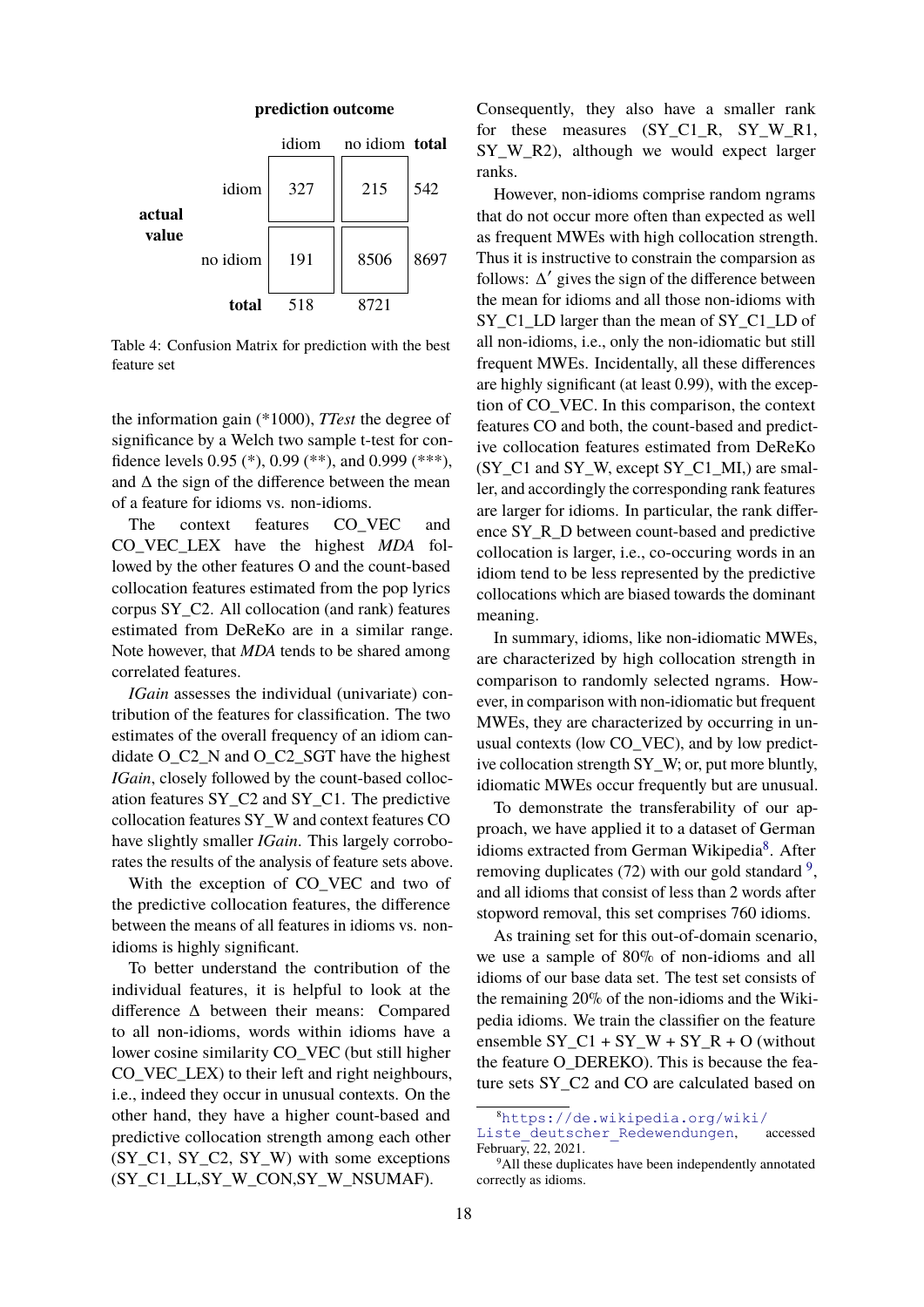<span id="page-6-0"></span>

| Feature                              | <b>MDA</b> | IGain | TTest  | Δ                        | $\Delta'$                        | Description                                                     |
|--------------------------------------|------------|-------|--------|--------------------------|----------------------------------|-----------------------------------------------------------------|
| $SY$ <sub>_C1</sub> _LD              | 9.8        | 30.4  | ***    | $\ddot{}$                | $\overline{\phantom{a}}$         | logdice (Rychlý, 2008)                                          |
| SY_C1_LDAF                           | 11.7       | 34.3  | ***    | $\ddot{}$                | $\qquad \qquad \blacksquare$     | logdice with autofocus                                          |
| SY_C1_LL                             | 13.7       | 43.4  | ***    | $\overline{\phantom{a}}$ | $\blacksquare$                   | loglikelihood                                                   |
| $SY$ <sup><math>Cl</math></sup> $MI$ | 19.5       | 48.5  | ***    | $\ddot{}$                | $\ddot{}$                        | (pointwise) mutual information, MI                              |
| $SY_C1_M13$                          | 11.7       | 34.8  | ***    | $\ddot{}$                | $\overline{\phantom{a}}$         | MI <sup>3</sup> (Daille, 1994)                                  |
| $SY$ <sub>_C2</sub> $LD$             | 20.3       | 19.4  | ***    | $\ddot{}$                | $\ddot{}$                        | logdice in pop lyrics corpus                                    |
| SY_C2_LL                             | 12.1       | 51.8  | ***    | $\ddot{}$                | $\ddot{}$                        | loglikelihood in pop lyrics corpus                              |
| $SY_C2_M$                            | 13.6       | 52.8  | ***    | $\ddot{}$                | $\ddot{}$                        | (pointwise) mutual information, MI in pop                       |
|                                      |            |       |        |                          |                                  | lyrics corpus                                                   |
| $SY_C2_M13$                          | 11.8       | 51.2  | ***    | $\ddot{}$                | $\ddot{}$                        | MI <sup>3</sup> in pop lyrics corpus                            |
| $SY_C2_G$                            | 23.5       | 12.4  | ***    | $\ddot{}$                | $\ddot{}$                        | lexical gravity in pop lyrics corpus (Daudara-                  |
|                                      |            |       |        |                          |                                  | vičius and Marcinkevičienė, 2004; Gries and<br>Mukherjee, 2010) |
| $SY_C2_N$                            | 10.7       | 49.6  | ***    | $\ddot{}$                | $\begin{array}{c} + \end{array}$ | number of occurrences in pop lyrics corpus                      |
| SY_C2_SGT                            | 19.0       | 55.2  | ***    | $\ddot{}$                | $\ddot{}$                        | Simple Good-Turing estimate of probability                      |
|                                      |            |       |        |                          |                                  | in pop lyrics corpus                                            |
| SY_W_AVG                             | 12.7       | 19.0  | $\ast$ | $+$                      | $\blacksquare$                   | average of output activations with autofocus                    |
| SY_W_CON                             | 13.9       | 20.5  | ***    |                          |                                  | conorm of column normalized output activa-                      |
|                                      |            |       |        |                          | $\overline{\phantom{m}}$         | tions with autofocus                                            |
| SY_W_MAX                             | 10.2       | 11.6  | ***    | $+$                      | $\overline{\phantom{a}}$         | max of output activations                                       |
| SY_W_NSUM                            | 10.6       | 16.7  |        | $\ddot{}$                | $\frac{1}{2}$                    | sum of output activations normalized by total                   |
|                                      |            |       |        |                          |                                  | sum over all columns                                            |
| SY_W_NSUMAF                          | 20.2       | 30.1  |        | $\overline{\phantom{m}}$ | $\qquad \qquad \blacksquare$     | sum of output activations normalized by total                   |
|                                      |            |       |        |                          |                                  | sum over all selected columns with autofocus                    |
| $SY_C1_R$                            | 16.9       | 53.0  | ***    | $\overline{a}$           | $\ddot{}$                        | rank by SY_C_LD                                                 |
| $SY_W_R1$                            | 14.3       | 23.0  | ***    | $\frac{1}{2}$            | $\ddot{}$                        | rank by SY_W_CON                                                |
| $SY_W_R2$                            | 13.9       | 20.5  | ***    |                          | $\ddot{}$                        | rank by SY_W_NSUM                                               |
| SY_R_D                               | 18.9       | 55.0  | ***    | $\ddot{}$                | $\begin{array}{c} + \end{array}$ | rank difference: SY_W_R1-SY_C1_R                                |
| CO_VEC                               | 24.3       | 14.4  |        |                          |                                  | cosine similarity between words in<br>avg.                      |
|                                      |            |       |        |                          |                                  | ngram and words in +/-5 context in pop lyrics                   |
|                                      |            |       |        |                          |                                  | corpus                                                          |
| CO_VEC_LEX                           | 20.8       | 13.9  | $\ast$ | $\ddot{}$                |                                  | like CO_WIN5_VEC but only on lexical                            |
|                                      |            |       |        |                          |                                  | words                                                           |
| O_GRAM                               | 17.2       | 13.5  | ***    |                          | $\overline{a}$                   | number of ngram words                                           |
| <b>O_DEREKO</b>                      | 15.1       | 12.3  |        |                          |                                  | number of ngram words available in DeReKo                       |
| O_NSTOPW                             | 29.6       | 14.7  | ***    |                          |                                  | number of non stop words in ngram                               |

Table 5: Features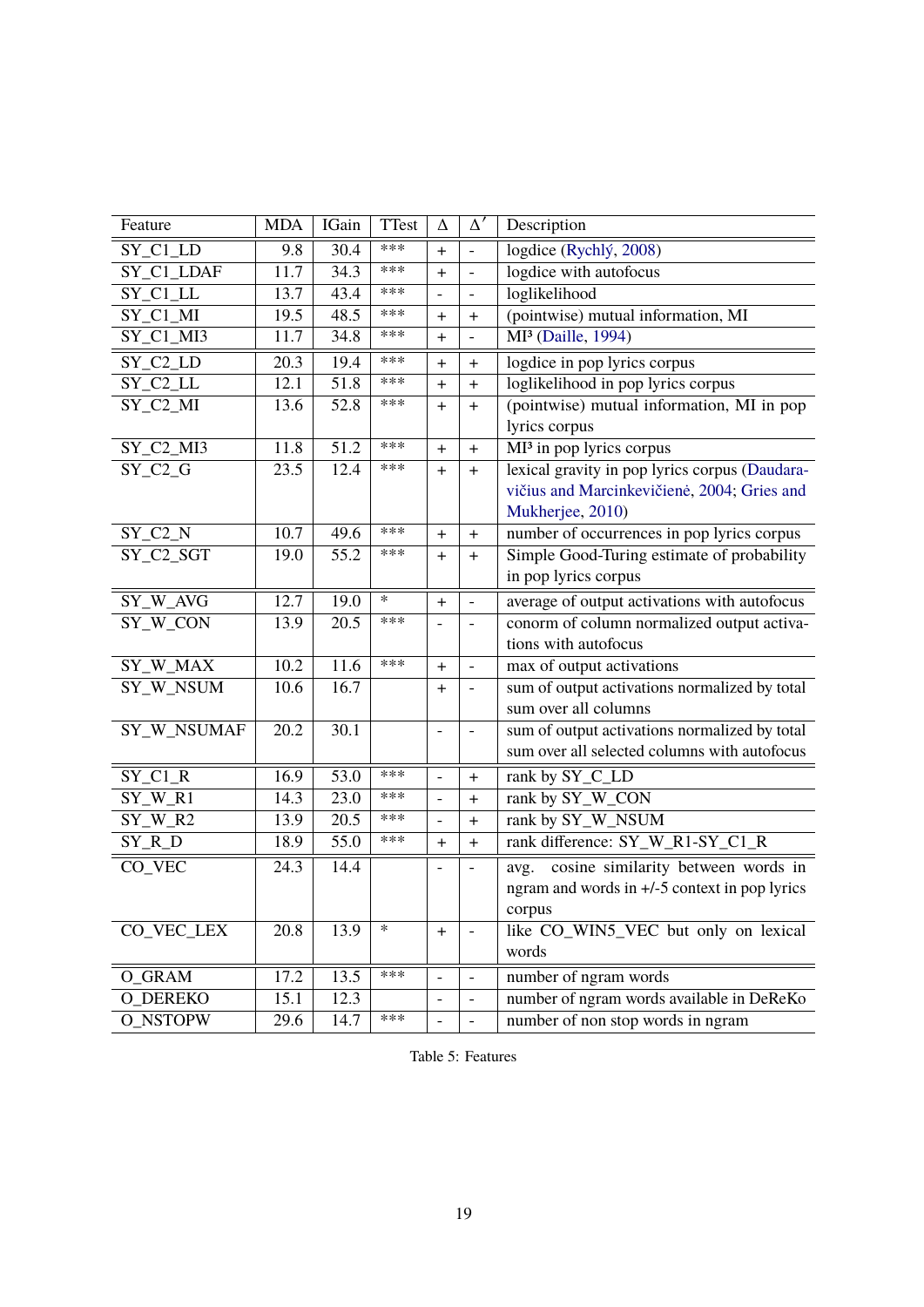<span id="page-7-0"></span>

Figure 3: Trade-off curves for Random Forest cut-off on the Wikipedia dataset

<span id="page-7-1"></span>

**prediction outcome**

Table 6: Confusion Matrix for prediction on idioms from Wikipedia with cut-off=0.05

the ngram context within the pop lyrics corpus and are consequently not available for out-of-domain data. Figure [3](#page-7-0) shows the trade-off curves of the predictions on the Wikipedia dataset for a range of cut-off thresholds.

The obtained results are rather convincing. With a cutoff threshold of 0.05, the classifier achieves an F1-Score of 71.0% and a recall of 80.3%, which means that the classifier is able to detect the majority of the unknown Wikipedia idioms. While not directly comparable due to different datasets and classification tasks, these results are in the same ballpark as e.g. [Hashempour and Villavicencio](#page-8-7) [\(2020\)](#page-8-7) who report F1-Scores of 70%.

Table [6](#page-7-1) gives the confusion matrix of the prediction on the unknown idioms.

#### **5 Conclusions**

The aim of this study was to model well-studied idiom characteristics with quantitative features and to evaluate them on suitable datasets. Our evaluations show that count-based collocation measures indeed characterize idioms' frequent usage and stable occurrence, i.e. phraseness. The predictive collocation measures and the context features on the other hand are able to model uncommon usage, that is, non transparency.

By applying our model, trained on an annotated dataset that was sampled from a pop lyrics corpus, to an out-of-domain dataset of idioms crawled from Wikipedia, we demonstrated the generalizability of our approach.

The introduced features do not require sophisticated or knowledge intensive preprocessing, and need only minimal context. Even, when no context is available, as for the out-of-domain dataset, we achieve state-of-the art classification performance.

However, the feature set also has limitations. For idioms that consist of only one content word, possibly with some stopwords, the collocation measures do not produce very meaningful results. In this case we need to entirely rely on the context features. In a similar vein, count based collocation strength obviously does not apply to novel idioms. Moreover, when idiomatic use constitutes the overwhelmingly dominant use, such as 'kenne meine Pappenheimer' (literal: 'know my Pappenheimers', roughly: 'know the weak people (in my team)'), neither CO nor SY\_W features can contribute.

But in sum, all evaluation results – and the detailed analysis of how the count-based and predictive features complement each other for discriminating between idioms and non idioms – shed an additional empirical light on the linguistically intricate and multifaceted phenomenon of idiomaticity. Waiving limitations on morphosyntactic templates (like, e.g., VN constructions), our approach should work well for any potentially idiomatic MWEs.

For future work, we intend to apply the approach to bigger datasets; attractive candidates might be the corpora of the PARSEME (PARsing and Multiword Expressions) network [Savary et al.](#page-9-16) [\(2018\)](#page-9-16) or the COLF-VID dataset of verbal idioms [Ehren et al.](#page-8-19) [\(2020\)](#page-8-19). We will also experiment with additional features, in particular to better capture fixedness of idiomaticity and cope with non transparent compound idiomatic words.

All data and source code is publicly available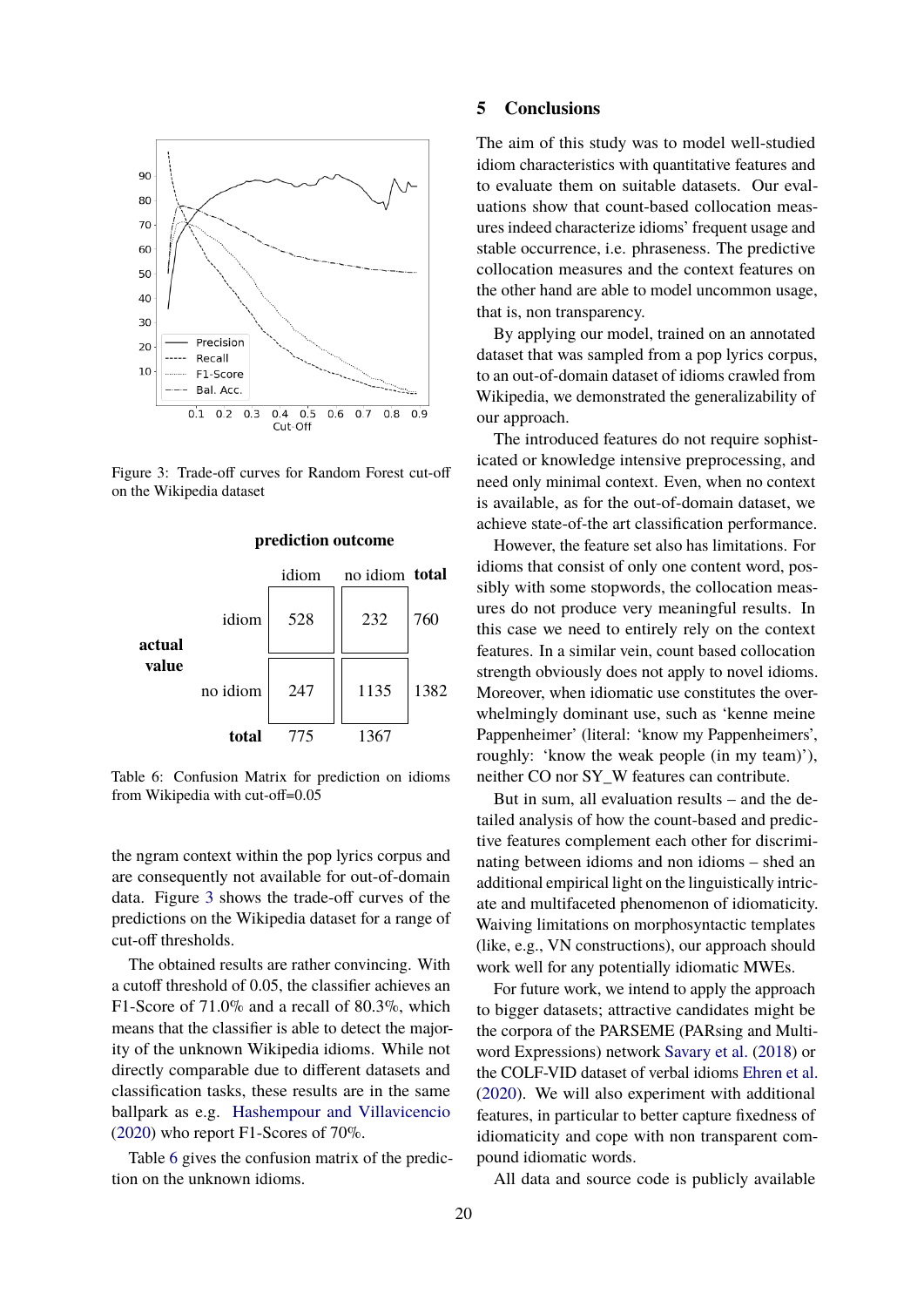under a Creative Commons license at [http://](http://songkorpus.de/data/) [songkorpus.de/data/](http://songkorpus.de/data/).

## **References**

- <span id="page-8-1"></span>Timothy Baldwin and Su Nam Kim. 2010. Multiword expressions. In Nitin Indurkhya and Fred J. Damerau, editors, *Handbook of Natural Language Processing, Second Edition*, pages 267–292. CRC Press, Boca Raton.
- <span id="page-8-3"></span>Mathieu Constant, Gülşen Eryiǧit, Johanna Monti, Lonneke van der Plas, Carlos Ramisch, Michael Rosner, and Amalia Todirascu. 2017. [Survey: Multiword ex](https://doi.org/10.1162/COLI_a_00302)[pression processing: A Survey.](https://doi.org/10.1162/COLI_a_00302) *Computational Linguistics*, 43(4):837–892.
- <span id="page-8-16"></span>Béatrice Daille. 1994. *[Approche mixte pour l'extrac](http://www.bdaille.com/index.php?option=com_docman&task=doc_download&gid=8&Itemid=)[tion de terminologie: statistique lexicale et filtres lin](http://www.bdaille.com/index.php?option=com_docman&task=doc_download&gid=8&Itemid=)[guistiques](http://www.bdaille.com/index.php?option=com_docman&task=doc_download&gid=8&Itemid=)*. Ph.D. thesis, Paris 7.
- <span id="page-8-17"></span>Vidas Daudaravičius and Rūta Marcinkevičienė. 2004. [Gravity counts for the boundaries of colloca](https://doi.org/https://doi.org/10.1075/ijcl.9.2.08dau)[tions.](https://doi.org/https://doi.org/10.1075/ijcl.9.2.08dau) *International Journal of Corpus Linguistics*, 9(2):321–348.
- <span id="page-8-19"></span>Rafael Ehren, Timm Lichte, Laura Kallmeyer, and Jakub Waszczuk. 2020. [Supervised disambiguation](https://doi.org/10.18653/v1/2020.figlang-1.29) [of German verbal idioms with a BiLSTM architec](https://doi.org/10.18653/v1/2020.figlang-1.29)[ture.](https://doi.org/10.18653/v1/2020.figlang-1.29) In *Proceedings of the Second Workshop on Figurative Language Processing*, Online. Association for Computational Linguistics.
- <span id="page-8-9"></span>Stefan Evert. 2008. Corpora and collocations. In Anke Lüdeling and Merja Kytö, editors, *Corpus Linguistics. An International Handbook*, chapter 58, pages 1212–1248. Mouton de Gruyter, Berlin, Germany.
- <span id="page-8-13"></span>Peter Fankhauser and Marc Kupietz. 2019. [Analyzing](https://doi.org/10.14618/ids-pub-9117) [domain specific word embeddings for a large corpus](https://doi.org/10.14618/ids-pub-9117) [of contemporary German.](https://doi.org/10.14618/ids-pub-9117) In *International Corpus Linguistics Conference, Cardiff, Wales, UK, July 22- 26, 2019*, Mannheim. Leibniz-Institut für Deutsche Sprache (IDS).
- <span id="page-8-5"></span>Afsaneh Fazly and Suzanne Stevenson. 2006. Automatically constructing a lexicon of verb phrase idiomatic combinations. In *Proceedings of the 11st Conference of the European Chapter of the Association for Computational Linguistics (EACL)*, pages 337–344.
- <span id="page-8-0"></span>Dafydd Gibbon. 1982. Violations of frege's principle and their significance for contrastive semantics. *Papers and Studies in Contrastive Linguistics*, 14:5–24.
- <span id="page-8-2"></span>Stefan Gries. 2008. [Phraseology and linguistic the](https://doi.org/10.1075/z.139.06gri)[ory: A brief survey.](https://doi.org/10.1075/z.139.06gri) In Sylviane Granger and Fanny Meunier, editors, *Phraseology: An interdisciplinary perspective*, pages 3–25. Amsterdam: John Benjamins.
- <span id="page-8-18"></span>Stefan Gries and Joybrato Mukherjee. 2010. [Lexical](https://doi.org/10.1075/ijcl.15.4.04gri) [gravity across varieties of english: An ice-based](https://doi.org/10.1075/ijcl.15.4.04gri) [study of n-grams in asian englishes.](https://doi.org/10.1075/ijcl.15.4.04gri) *International Journal of Corpus Linguistics*, 15:520–548.
- <span id="page-8-7"></span>Reyhaneh Hashempour and Aline Villavicencio. 2020. [Leveraging contextual embeddings and idiom prin](https://www.aclweb.org/anthology/2020.cogalex-1.9)[ciple for detecting idiomaticity in potentially idio](https://www.aclweb.org/anthology/2020.cogalex-1.9)[matic expressions.](https://www.aclweb.org/anthology/2020.cogalex-1.9) In *Proceedings of the Workshop on the Cognitive Aspects of the Lexicon*, pages 72–80. Association for Computational Linguistics.
- <span id="page-8-6"></span>Graham Katz and Eugenie Giesbrecht. 2006. [Auto](https://www.aclweb.org/anthology/W06-1203)[matic identification of non-compositional multi](https://www.aclweb.org/anthology/W06-1203)[word expressions using latent semantic analysis.](https://www.aclweb.org/anthology/W06-1203) In *Proceedings of the Workshop on Multiword Expressions: Identifying and Exploiting Underlying Properties*, pages 12–19, Sydney, Australia. Association for Computational Linguistics.
- <span id="page-8-8"></span>Rolf Kreyer. 2012. "Love is like a stove – it burns you when it's hot": A corpus-linguistic view on the (non-)creative use of love-related metaphors in pop songs. *Language and Computers*, pages 103–115.
- <span id="page-8-10"></span>Marc Kupietz, Cyril Belica, Holger Keibel, and Andreas Witt. 2010. [The German Reference Cor](https://nbn-resolving.org/urn:nbn:de:bsz:mh39-28379)pus [DeReKo: A Primordial Sample for Linguistic](https://nbn-resolving.org/urn:nbn:de:bsz:mh39-28379) [Research.](https://nbn-resolving.org/urn:nbn:de:bsz:mh39-28379) In *Proceedings of the Seventh International Conference On Language Resources And Evaluation (LREC'10)*, page 1848–1854, Valletta / Paris. European Language Resources Association (ELRA).
- <span id="page-8-15"></span>Murathan Kurfalı and Robert Östling. 2020. Disambiguation of potentially idiomatic expressions with contextual embeddings. In *Proceedings of the Joint Workshop on Multiword Expressions and Electronic Lexicons*, pages 85–94, online. Association for Computational Linguistics.
- <span id="page-8-14"></span>Maximilian Köper and Sabine Schulte im Walde. 2017. [Applying multi-sense embeddings for German verbs](https://www.aclweb.org/anthology/E17-2086.pdf) [to determine semantic relatedness and to detect non](https://www.aclweb.org/anthology/E17-2086.pdf)[literal language.](https://www.aclweb.org/anthology/E17-2086.pdf) In *Proceedings of the 15th Conference of the European Chapter of the Association for Computational Linguistics: Volume 2, Short Papers*, pages 535–542.
- <span id="page-8-12"></span>Omer Levy and Yoav Goldberg. 2014. Neural word embedding as implicit matrix factorization. In *Advances in Neural Information Processing Systems (NIPS)*.
- <span id="page-8-11"></span>Wang Ling, Chris Dyer, Alan W. Black, and Isabel Trancoso. 2015. [Two/too simple adaptations of](https://doi.org/10.3115/v1/N15-1142) [Word2Vec for syntax problems.](https://doi.org/10.3115/v1/N15-1142) In *Proceedings of the 2015 Conference of the North American Chapter of the Association for Computational Linguistics: Human Language Technologies*, pages 1299–1304, Denver, Colorado. Association for Computational Linguistics.
- <span id="page-8-4"></span>Stella Markantonatou, John McCrae, Jelena Mitrović, Carole Tiberius, Carlos Ramisch, Ashwini Vaidya, Petya Osenova, and Agata Savary, editors. 2020. *[Proceedings of the Joint Workshop on Multiword Ex](https://www.aclweb.org/anthology/2020.mwe-1.0)[pressions and Electronic Lexicons](https://www.aclweb.org/anthology/2020.mwe-1.0)*. Association for Computational Linguistics.